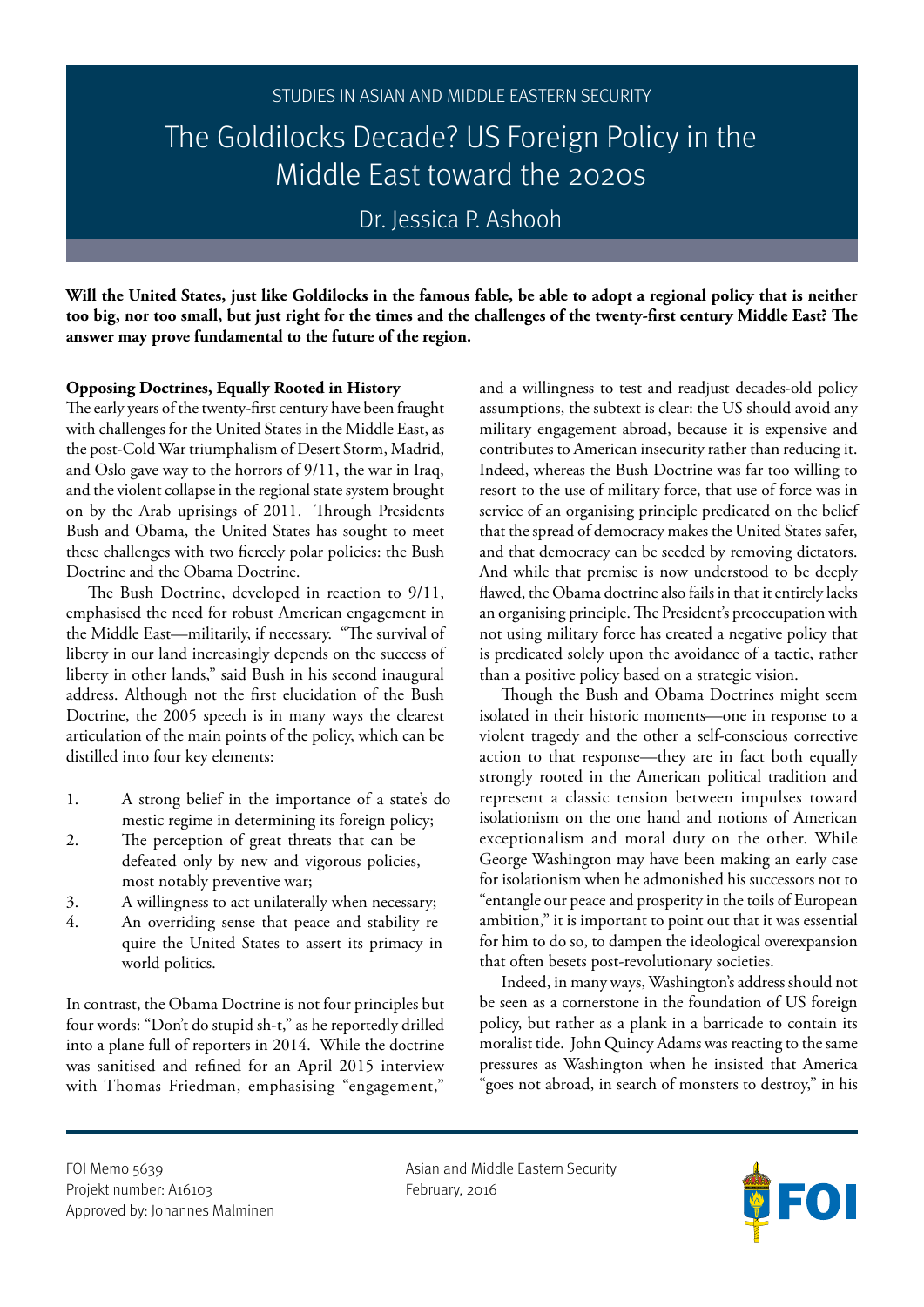

July 4th speech on foreign policy in 1821, which was not so much a statement as it was a plea against those agitating for American intervention in the Latin American wars for independence. DeTocqueville, writing in 1833, also noted this ideological impulse in the American public, and called "the tendency of a democracy to obey its feelings rather than its calculations" one of its "natural defects" as a form of government. More than one hundred years later, George Kennan concurred, and put a name on Americans' ideological foreign policy tendencies: "legalism-moralism."

Interestingly, however, lest one might think that the moral impulse in American foreign policy is purely interventionist, Kennan on the contrary lamented it for keeping the US out of conflicts in the interwar years, in favour of a naïve, moral pursuit of peace at all costs, enshrined most absurdly in the 1928 Kellogg-Briand Pact outlawing war. In Kennan's view, this overreliance on ideological principles prevented the United States and others from intervening to stop fascism at an early, manageable point. As Kennan wrote, "The evil of these utopian enthusiasms was not only, or even primarily, the wasted time, the misplaced emphasis, the encouragement of false hopes. The evil lay primarily in the fact that these enthusiasms distracted our gaze from the real things that were happening."

In many ways, one might draw a parallel between the interwar experience of which Kennan writes and the current state of affairs in US foreign policy, with a nationally traumatic episode of conflict leaving Americans and their leadership reluctant to reengage, while problems abroad grow ever more protracted.

Indeed, the fable of Goldilocks and the Three Bears comes to mind in pursuit of a right-sized US foreign policy. Thus, if Bush's vision was too big, and Obama's too small, what does a "just right" foreign policy look like for the United States in the Middle East? This is largely the question with which the next American president will be grappling, and it will be a defining policy challenge through the 2020s.

### **Assumptions about Priorities**

Before one can begin to approach this question, however, it is essential to take stock of assumptions. Firstly, let us assume that the interests of the United States in the Middle East will be underpinned by four essential priorities:

- 1. Mitigating the terrorism threat emanating from the region;
- 2. Managing the continued aftershocks of the "Arab Spring" and the state failure problem;
- 3. Containing Iranian regional ambitions;
- 4. Restoring standing and credibility with allies, especially Israel.

These assumed policy priorities—as well as those that don't make the list—say a great deal about how one might expect the region to look in the next decade. Violent radical groups will still have sufficient capacity to threaten the United States and its allies. The countries hit hardest by the revolutions of 2011 will still be struggling to stand up and will continue to present an enormous financial and security burden on the region. In the best case scenario, fragile national unity peace plans will be forged in places like Syria, Libya, and Yemen, reducing violence and tamping down refugee flows, though not entirely. At worst, these countries will remain in open warfare, and will perhaps have dragged one or two other vulnerable states down with them. They will continue to destabilise their neighbours, foment human misery, and draw in foreign fighters. Iran will continue to take advantage of this instability in Arab politics to undermine situations it sees as threatening, such as the re-emergence of a strong and sovereign Iraq. And a trust deficit will remain between the United States and its closest partners in the region: Israel, the Gulf states, and Turkey. In short, even under the best-case scenario, regional dynamics will remain dangerously unstable.

Notably absent from the list of American policy priorities in this assumed future, however, is an emphasis on oil. While, to be sure, the supply of energy will remain a solid American interest, it will become less of a priority in terms of the Middle East specifically. The stunning development of North American oil resources has created more flexibility in global supply. The United States, which now produces more oil than it imports, has since 2012 become the top oil and gas producer in the world, effectively displacing Saudi Arabia as the global swing producer. This status as top producer is projected to last until around 2030, meaning that Middle East energy supplies will be a much less significant driver of American policy in the region for the medium term.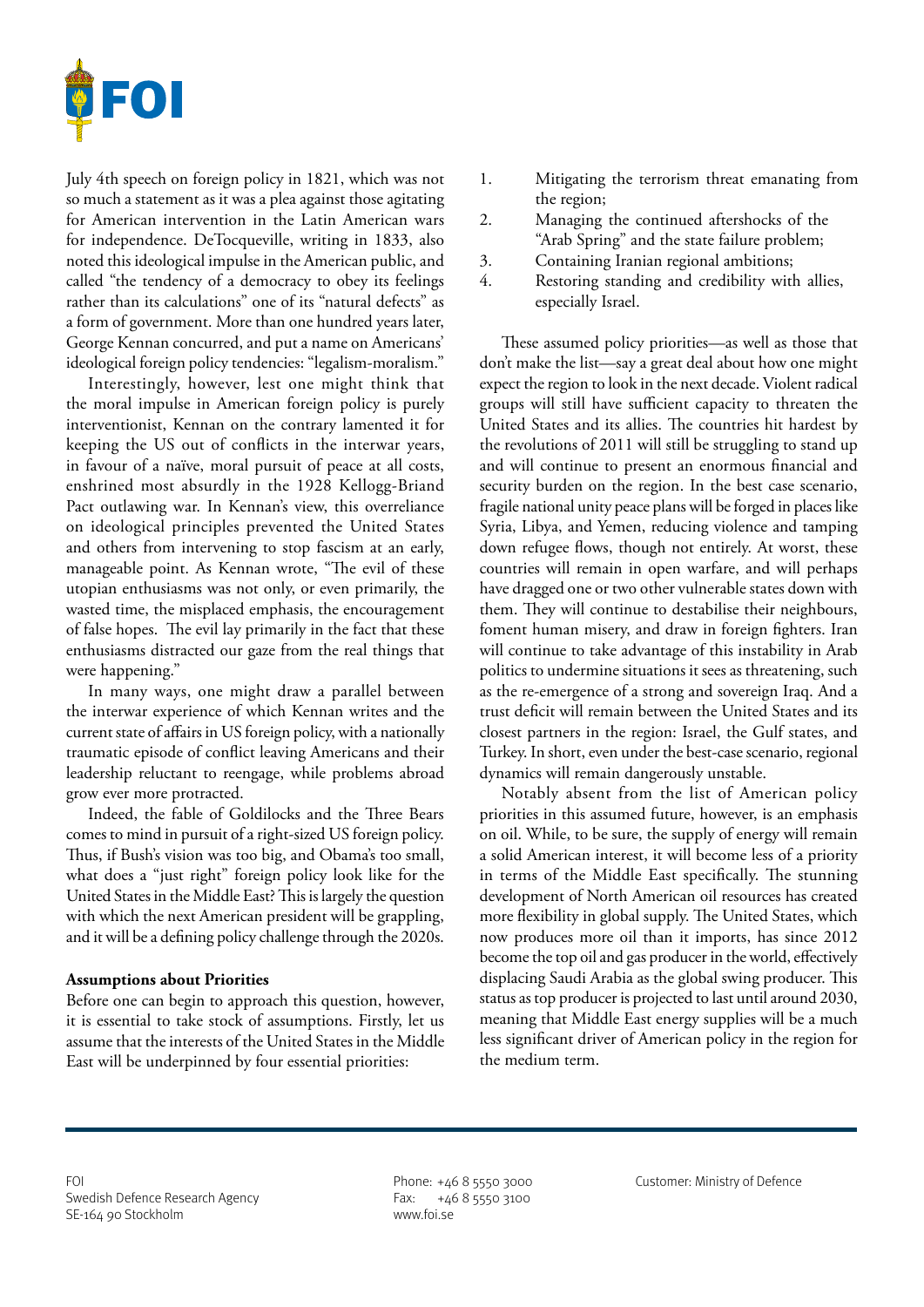

Nevertheless, despite this good news in energy markets, the United States will still face significant constraints on its foreign policy. However, these constraints will not be external; the U.S. will remain the dominant military power in the region and the world well into the 2020s and beyond. Rather, the factors that impose limits on America's ability to implement this power in the Middle East will be almost entirely domestic in nature.

Firstly, the continued hangover from the global financial crisis of the late 2000s will still be felt via cautiousness about budgets and government spending, even if the United States remains in consistent economic growth. While the Tea Party will remain a fringe movement, the peculiarities of the American legislative system create an environment where even small players can drive a major party's agenda, as demonstrated by the fight over the debt limit and the separate but concurrent government shutdown of 2013. While military spending used to be somewhat immune from these types of policy battles, the budget sequester of 2013 represents a sea change, wherein defence budgets are no longer guaranteed.

This tightening of the purse strings is also linked to increasing Congressional activism in matters of foreign policy. As James Lindsay notes, "the pendulum of power on foreign policy has swung back and forth many times over the course of American history," between Congress and the White House. At the present moment, it seems that the pendulum is swinging back toward Capitol Hill, as lawmakers grow impatient with the increasing use of Executive Orders and Presidential Directives, in what they see as an effort by the White House to sidestep Congress's Constitutional authority to declare war and ratify treaties. As a result, Congress has steadily shown more willingness to try to claw back some of its influence in this regard. While the results have often been ham-handed, as with Senator Tom Cotton's March 2015 letter to Iran, there is no reason to believe that this trend will stop; though it may periodically lighten in situations where there is more public and Congressional confidence in the President.

All of this will be girded by a public that remains ambivalent toward international engagement, and will still be impacted by a lukewarm global economy and the experience of the wars in Iraq and Afghanistan. According to the Pew Research Center, in 2013, 52% of Americans polled believed that the United States "should mind its own business internationally and let other countries get

along as best they can on their own." This represented the highest percentage since the question was first tracked, in 1964 (when only 20% of respondents agreed with that proposition), and was the first time that a majority was recorded as favouring disengagement. The numbers represent a trend, and voters can therefore be expected to continue to pressure elected representatives to prioritise domestic issues and pull back from international matters that are perceived as not being America's own.

These combined issues will contribute to a climate where the US will still be a leader in the Middle East, but will have to more earnestly pursue partners for implementation. This is not necessarily a bad thing, as functional partnerships have the potential to mitigate both of the worst tendencies of the two US foreign policy poles of isolationism and overreach. Well-placed, trusted partner countries can help draw the United States into action when needed, and they can also help moderate it in times of overreach.

## **A 'Just Right' Policy**

Given these assumptions about what the United States and the region will look like in the next decade, what does it mean for the shape of US policy to come? In many ways, given the current geopolitical and domestic pressures that the US faces, the most expected outcome will be a return to the norm of US policy in the region, the traditional median between the excesses of George W. Bush and the regressive tendencies of Obama. On the whole, this looks like a United States that openly declares the Middle East as a priority, and is much more consistently engaged, both diplomatically and, when necessary, militarily. However, while still willing to act without a UN imprimatur when necessary, it will seek partners to help create legitimacy and relieve pressure on its own resources. To support the strength and readiness of these partnerships, continuing emphasis will be placed on military-to-military cooperation, helping to build confidence between countries that, despite convergent interests, remain culturally very different. This type of US-led but strongly alliance-based regional security architecture in many ways represents the right-sized Middle East policy that the United States seeks.

While the scenario of a United States refocused on Middle East security seems to be most likely in the event of the election of an establishment candidate, what of the alternatives? Given the fact that broad American approaches to foreign policy are typically the prerogative of the